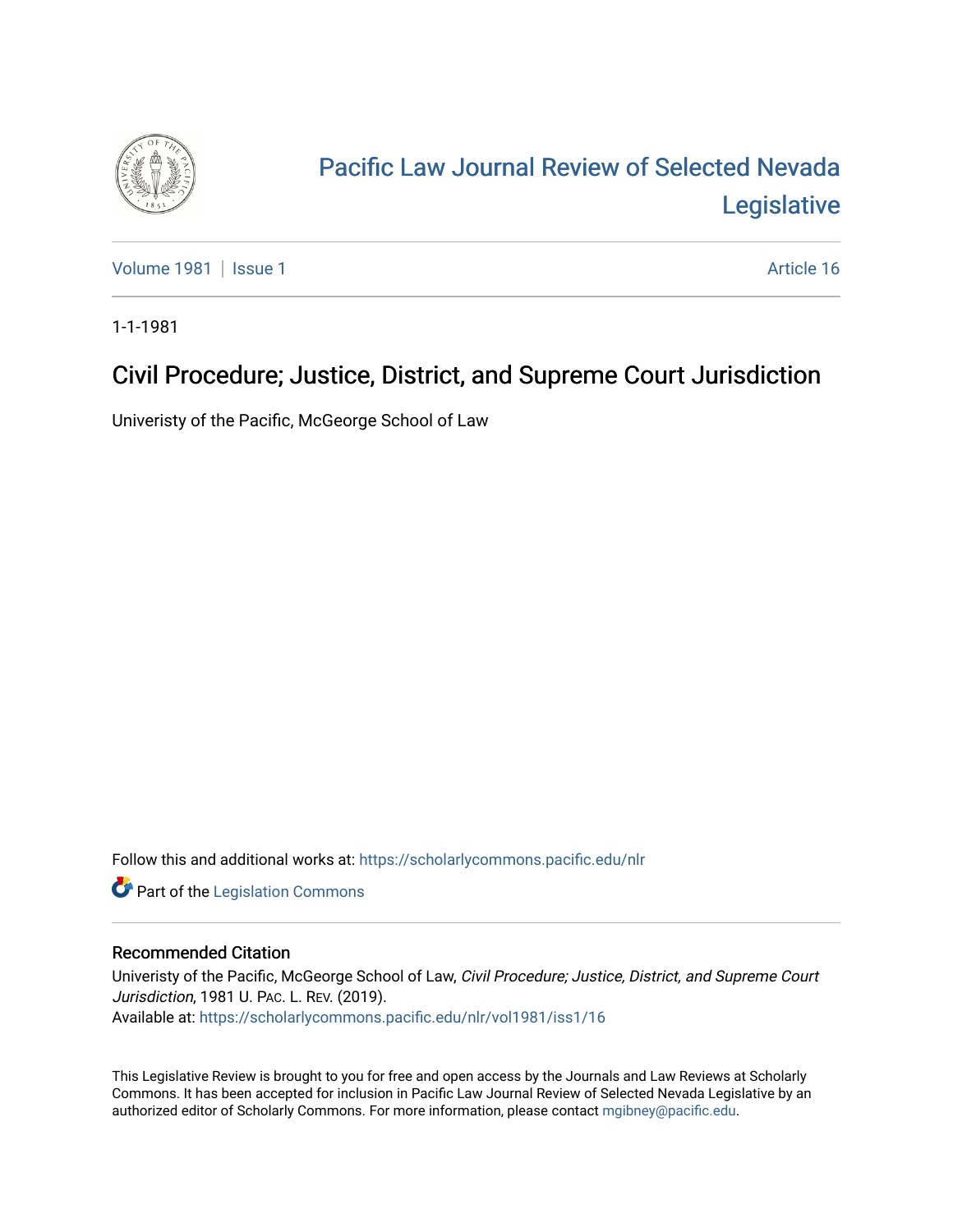jury of fewer than eight persons, but in no case less than four.<sup>17</sup>

17. *See/d.* 

#### Civil Procedure; justice, district, and supreme court jurisdiction

N.R.S. §§2.080, 2.100, 3.190, 3.200, 3.210 (repealed); §§4.060, 4.370, 18.020, 18.050, 66.070, 73.010, 108.239, 266.555, 361.540, 484.757 (amended). SB 52 (Committee on Transportation); STATS 1981, Ch 398 SB 107 (Committee on Judiciary); STATS 1981, Ch 76 *(Effective April* 7, *1981)* 

SB 440 (Committee on Judiciary); STATS 1981, Ch 239

Chapter 76 revises statutory provisions relating to the jurisdiction of the supreme, district, and justice courts to conform to Nevada's Constitution.<sup>1</sup> Chapters 239 and 398 provide for increased jurisdictional amounts<sup>2</sup> and broaden the scope of the jurisdiction of the justice courts.3

Prior to the enactment of Chapter 76, the district and supreme courts had jurisdiction of specified actions as enumerated in Nevada Revised Statutes.<sup>4</sup> Chapter 76 repeals certain of these provisions<sup>5</sup> apparently leaving the Nevada Constitution to define the jurisdiction in those areas.6 The Nevada Constitution grants the district court jurisdiction over all cases excluded by law from the original jurisdiction of the justice court, final appellate jurisdiction in cases arising in the justice court, and the power to issue all writs necessary for the complete exercise of their jurisdiction.7 The Nevada Supreme Court is granted appellate jurisdiction in all civil cases arising in district court and on questions of law in criminal cases when the offense charged is within the original jurisdiction of the district court.<sup>8</sup> The supreme court has the power to issue all writs necessary for the complete exercise of appel-

2. *See* N.R.S. §4.060.

4. *See* STATUTES OF NEVADA 1973, c. 321, §1, at 396-397; NEVADA COMPILED LAWS 1929, §§8374, 8390, 8391, 8469.

*5. See* STATUTES OF NEVADA 1981, c. 76, *§5,* at-(repealing N.R.S. §§2.080, 2.100, 3.190, 3.200, 3.210).

6. *See* NEV. CONST. art. 6, §§4, 6. 7. *Seeid* §6.

8. *Seeid* §4.

*Selected 1981 Nevada Legislation* 

I. *See* STATUTES OF NEVADA 1981, c. 76, *§5,* at-(repealing N.R,S. §§2.080, 2.100, 3.190, 3.200, 3.210). *See generally* N.R.S. §4.370. *See also* SENATE CoMM. ON JUDICIARY, Minutes, at I, March 3, 1981.

<sup>3.</sup> *See id* §4.370.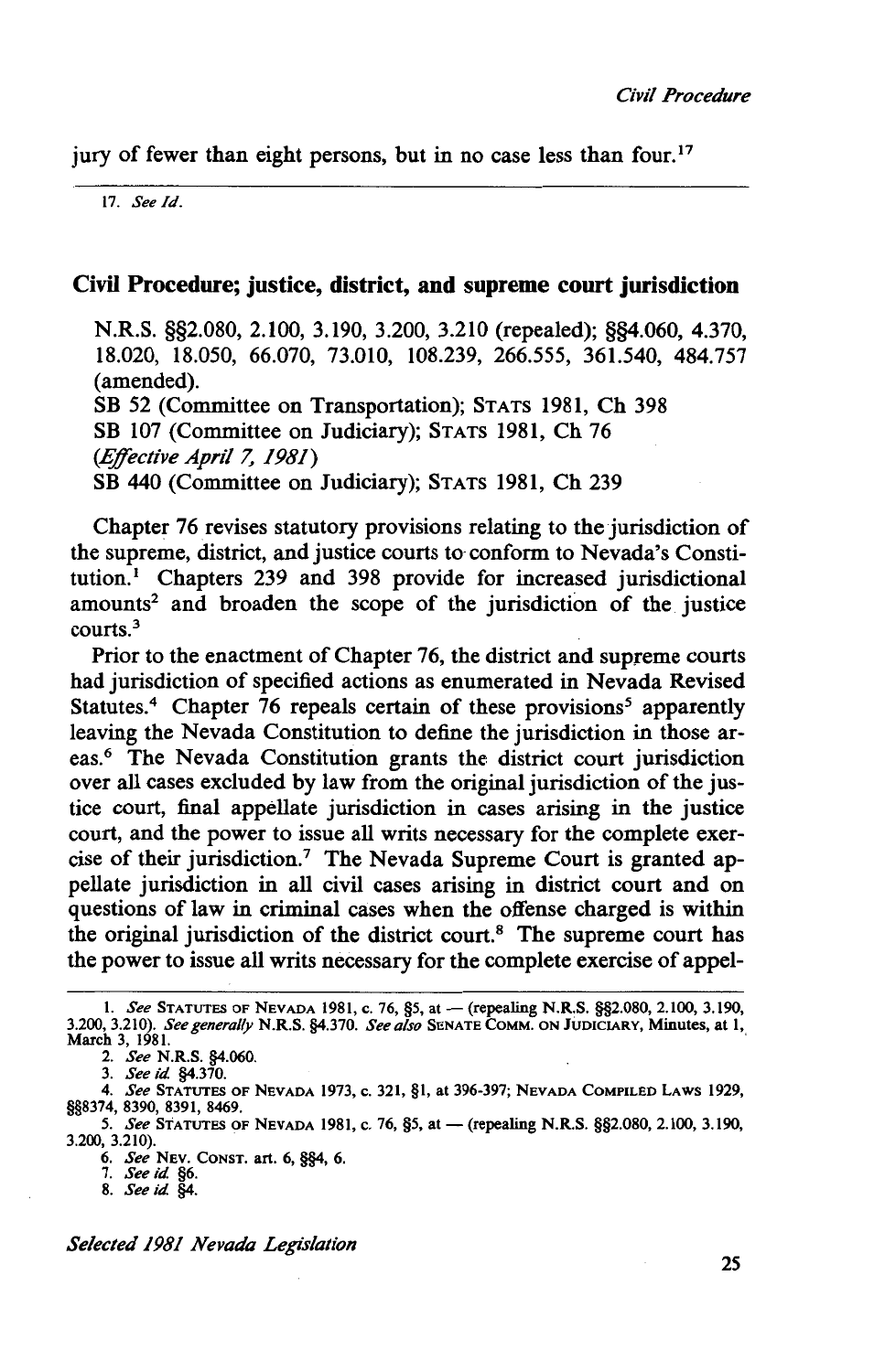#### *Civil Procedure*

late jurisdiction.<sup>9</sup>

Chapter 76 limits the jurisdiction of the justice court to specified civil actions<sup>10</sup> and misdemeanors as provided by statute.<sup>11</sup> Under prior law, the justice court had jurisdiction over actions involving issues of: ( 1) a fine, penalty, or forfeiture not exceeding \$750 given by a statute or ordinance of an incorporated or unincorporated city;<sup>12</sup> (2) bonds conditioned for the payment of money if the sum claimed did not exceed  $$750$ ;<sup>13</sup> (3) certain actions when the possession of lands and tenements had been unlawfully or fraudulently obtained or withheld;<sup>14</sup> (4) possession of lands and tenements when the relation of landlord and tenant exists;<sup>15</sup> and (5) certain actions when the sum claimed or damages did not exceed \$750.<sup>16</sup> Prior to the enactment of Chapter 76, the jurisdiction of the justice court did not extend to actions when issues involving the title or possession of real property were raised in the verified answer.<sup>17</sup> Prior law also provided the district court with concurrent jurisdiction with the justice court over actions for the enforcement of mechanic's lien where the amount did not exceed \$750.<sup>18</sup>

With the enactment of Chapters 239 and 76, the jurisdiction of the justice court has been extended to actions for a fine, penalty, or forfeiture not exceeding \$1250 when given by a statute or ordinance of a *county, city,* or *town* 19 and, under Chapter 398, to any actions involving the violation of any vehicle weight limitation.<sup>2</sup>° Chapter 76 abolishes the concurrent jurisdiction of the district court with the justice court for the enforcement of mechanic's liens when the amount does not exceed \$750.<sup>21</sup> Chapters 76 and 239 limit those actions for fraudulent or unlawful possession of land to those actions when the damages do not exceed \$1250.<sup>22</sup> In addition, Chapter 239 increases to \$1250 the jurisdictional amount in those actions that required the damages or sum

II. *See id* §4.370 3.

18. */d* 

19. *Compare* N.R.S. §4.370 J(c) *with* STATUTES OF NEVADA 1979, c. 676, §2, at 1724.

20. N.R.S. §4.370 l(k).

21. *Seeid* §4.370. *Compareid* §4.370 *with* STATUTES OF NEVADA 1979, c. 676, §2, at 1724-

22. *See* N.R.S. §4.370 l(h).

25.

<sup>9.</sup> *Seeid* 

<sup>10.</sup> *See* N.R.S. §4.370 I, 2.

<sup>12.</sup> STATUTES OF NEVADA 1979, c. 676, §2, at 1724 (amending N.R.S. §4.370) (there is no jurisdiction if the issues in the answer involve the legality of any tax, impost, assessment, toll or municipal fine).

<sup>13.</sup> */d*  14. */d* at 1725.

<sup>15.</sup> */d* 

<sup>16.</sup> */d* 

<sup>17.</sup> */d*